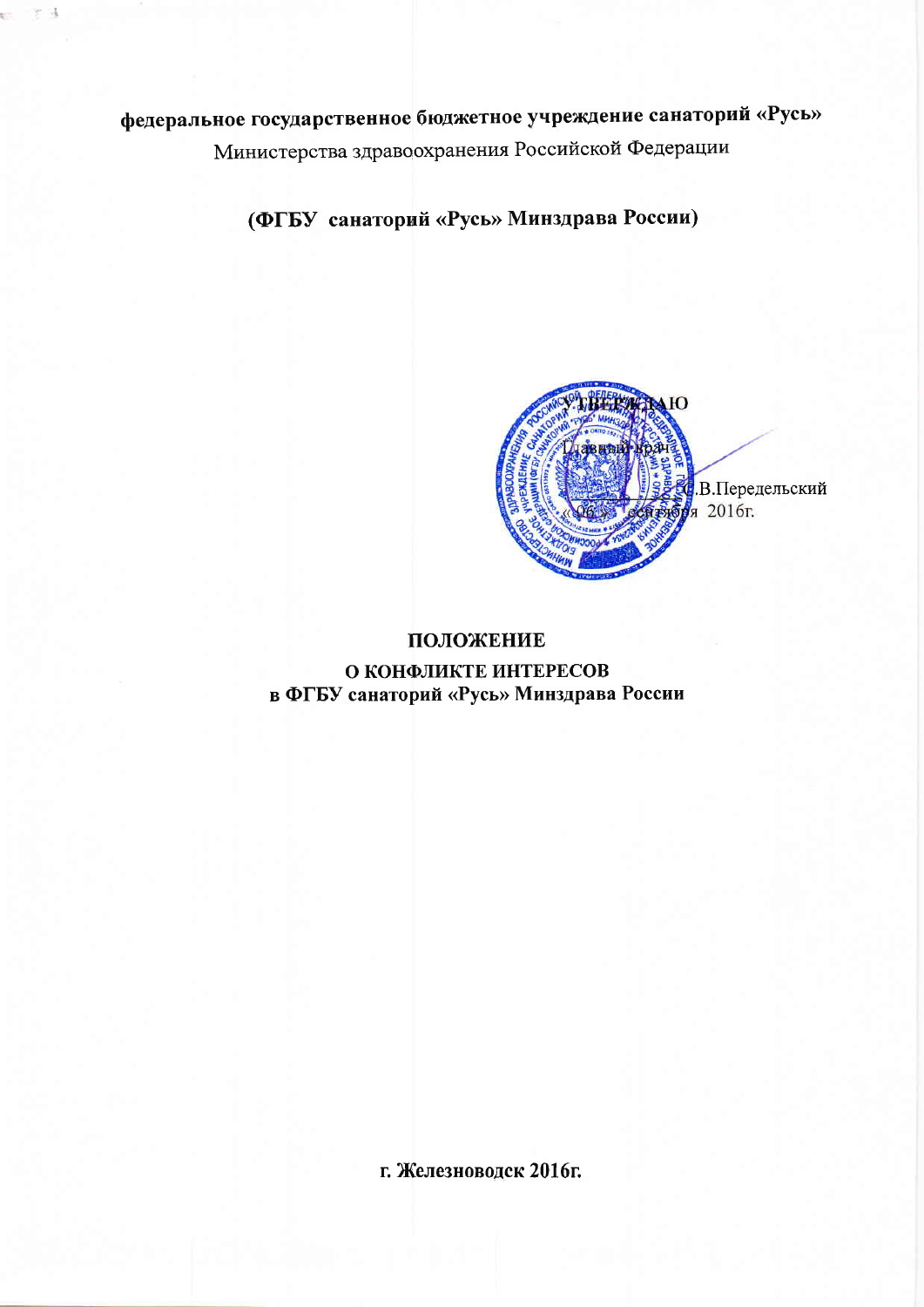# федеральное государственное бюджетное учреждение санаторий «Русь» Министерства здравоохранения Российской Федерации

# (ФГБУ санаторий «Русь» Минздрава России)

### ПОЛОЖЕНИЕ

### О КОНФЛИКТЕ ИНТЕРЕСОВ в ФГБУ санаторий «Русь» Минздрава России

Разработано: Юрисконсульт

tele

Е.В. Колесникова

Введен впервые «01» января 2016 года Редакция «06» сентября 2016

г. Железноводск 2016 г

 $\overline{2}$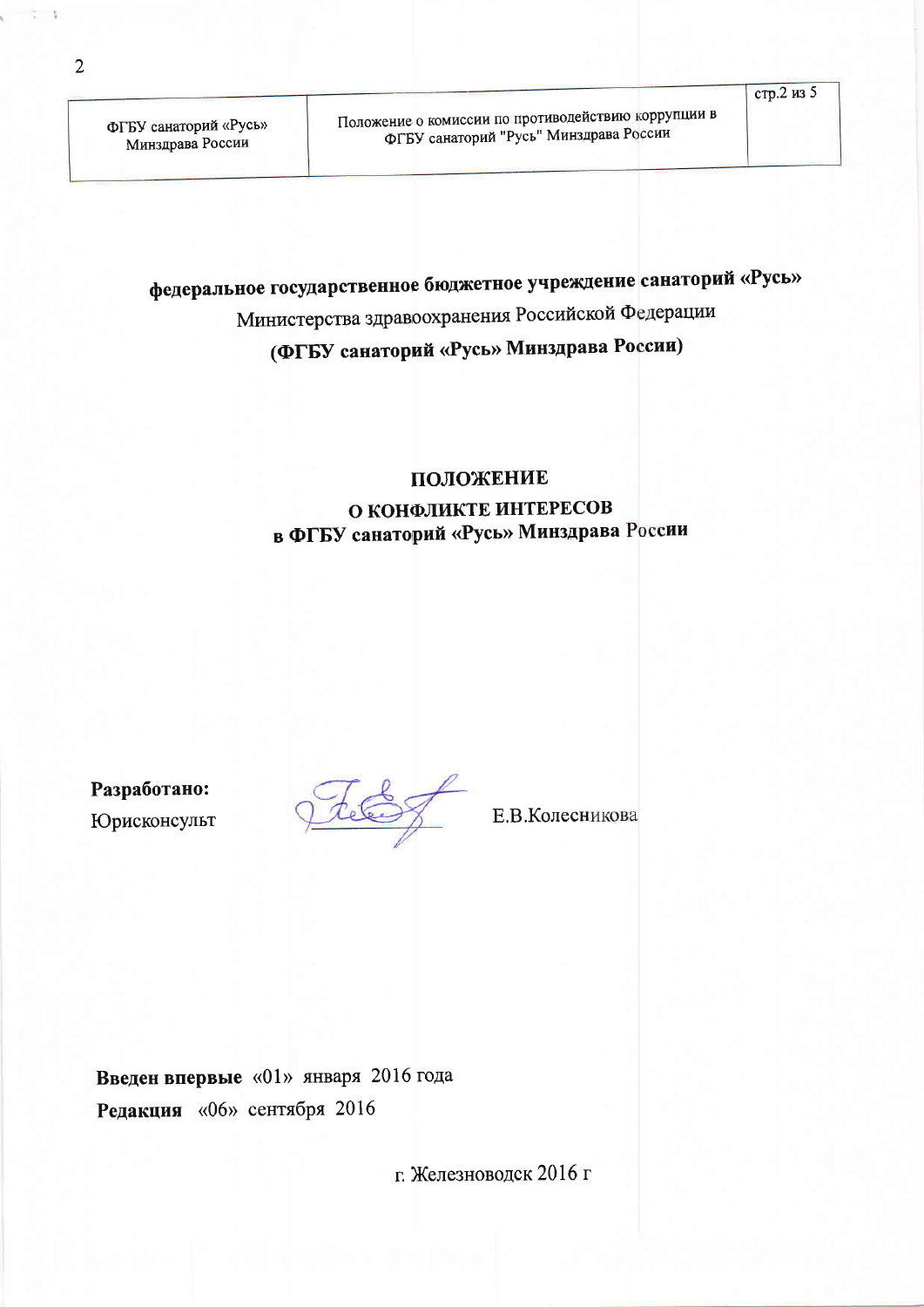1.1. Своевременное выявление конфликта интересов в деятельности работников ФГБУ санаторий «Русь» Минздрава России (далее - Организация) является одним из ключевых элементов предотвращения коррупционных правонарушений.

С целью регулирования и предотвращения конфликта интересов в деятельности своих работников (а значит и возможных негативных последствий конфликта интересов для Организации) принято Положение о конфликте интересов.

1.2. Положение о конфликте интересов - это внутренний документ Организации, конфликтов интересов, устанавливающий порядок выявления и урегулирования возникающих у работников Организации в ходе выполнения ими трудовых обязанностей. Положение о конфликте интересов в ФГБУ санаторий «Русь» Минздрава России (далее -Положение) включает следующие аспекты:

- круг лиц, попадающих под действие положения;

- основные принципы управления конфликтом интересов в организации;

- порядок раскрытия конфликта интересов работником организации и порядок его урегулирования, в том числе возможные способы разрешения возникшего конфликта интересов;

- обязанности работников в связи с раскрытием и урегулированием конфликта интересов;

- определение лиц, ответственных за прием сведений о возникшем конфликте интересов и рассмотрение этих сведений;

- ответственность работников за несоблюдение положения о конфликте интересов.

# 2. Круг лиц, попадающих под действие положения

2.1. Действие Положения распространяется на всех работников Организации, находящихся с ней в трудовых отношениях, вне зависимости от занимаемой должности и выполняемых функций.

# 3. Основные принципы управления конфликтом интересов в Организации

3.1. В основу работы по управлению конфликтом интересов в Организации положены следующие принципы:

- обязательность раскрытия сведений о реальном или потенциальном конфликте интересов;

- индивидуальное рассмотрение и оценка репутационных рисков для Организации при выявлении каждого конфликта интересов и его урегулирование;

- конфиденциальность процесса раскрытия сведений о конфликте интересов и процесса его урегулирования;

- соблюдение баланса интересов организации и работника при урегулировании конфликта интересов;

- защита работника от преследования в связи с сообщением о конфликте интересов, который был своевременно раскрыт работником и урегулирован (предотвращен) Организацией.

### 4. Обязанности работников в связи с раскрытием и урегулированием конфликта интересов

4.1. При принятии решений по деловым вопросам и выполнении своих трудовых обязанностей руководствоваться интересами организации - без учета своих личных интересов, интересов своих родственников и друзей.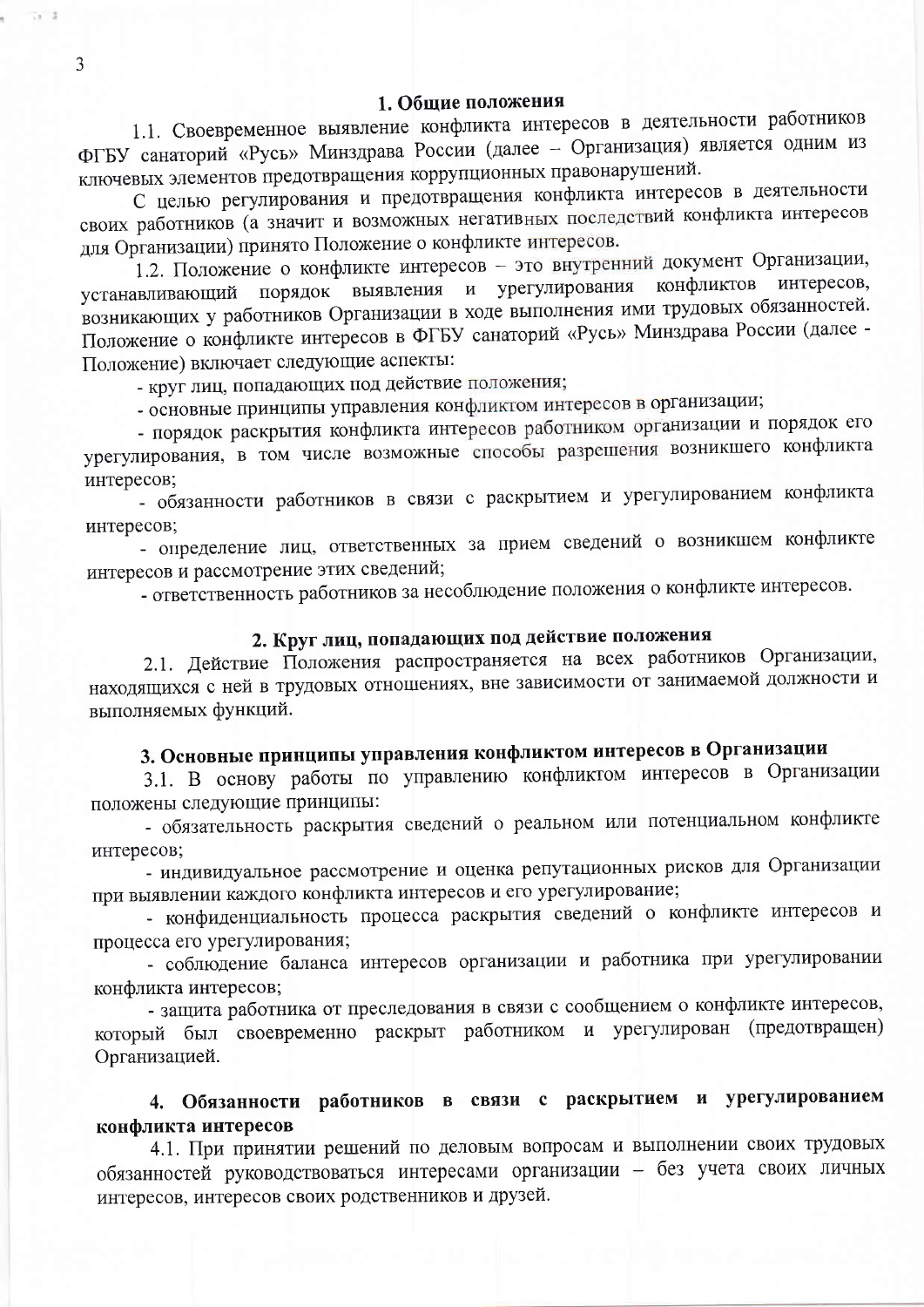4.2. Избегать (по возможности) ситуаций и обстоятельств, которые могут привести к конфликту интересов.

4.3. Раскрывать возникший (реальный) или потенциальный конфликт интересов.

4.4. Содействовать урегулированию возникшего конфликта интересов.

# 5. Порядок раскрытия конфликта интересов работником Организации и порядок его урегулирования, в том числе возможные способы разрешения возникшего конфликта

### интересов

5.1. Раскрытие сведений о конфликте интересов осуществляется на следующих этапах:

5.1.1. Раскрытие сведений о конфликте интересов при приеме на работу.

5.1.2. Раскрытие сведений о конфликте интересов при назначении на новую должность.

5.1.3. Разовое раскрытие сведений по мере возникновения ситуаций конфликта интересов.

5.2. Организация берет на себя обязательство конфиденциального рассмотрения представленных сведений и урегулирования конфликта интересов.

5.3. Поступившая информация должна быть тщательно проверена уполномоченным на это должностным лицом с целью оценки серьезности возникающих для Организации рисков и выбора наиболее подходящей формы урегулирования конфликта интересов. Следует иметь в виду, что в итоге этой работы Организация может придти к выводу, что ситуация, сведения о которой были представлены работником, не является конфликтом интересов и, как следствие, не нуждается в специальных способах урегулирования.

5.4. Организация также может придти к выводу, что конфликт интересов имеет место, и использовать различные способы его разрешения, в том числе:

- ограничение доступа работника к конкретной информации, которая может затрагивать личные интересы работника;

- добровольный отказ работника организации или его отстранение (постоянное или временное) от участия в обсуждении и процессе принятия решений по вопросам, которые находятся или могут оказаться под влиянием конфликта интересов;

- пересмотр и изменение функциональных обязанностей работника;

- временное отстранение работника от должности, если его личные интересы входят в противоречие с функциональными обязанностями;

предусматривающую выполнение должность, на перевод работника функциональных обязанностей, не связанных с конфликтом интересов;

- отказ работника от своего личного интереса, порождающего конфликт с интересами организации;

- увольнение работника из организации по инициативе работника;

совершение работодателя  $3a$ инициативе работника увольнение  $\overline{110}$ дисциплинарного проступка, то есть за неисполнение или ненадлежащее исполнение работником по его вине возложенных на него трудовых обязанностей.

5.5. Приведенный перечень способов разрешения конфликта интересов не является исчерпывающим.

При разрешении имеющегося конфликта интересов выбирается наиболее «мягкая» мера урегулирования из возможных с учетом существующих обстоятельств. Более жесткие меры следует использовать только в случае, когда это вызвано реальной необходимостью или в случае, если более «мягкие» меры оказались недостаточно эффективными.

 $\overline{4}$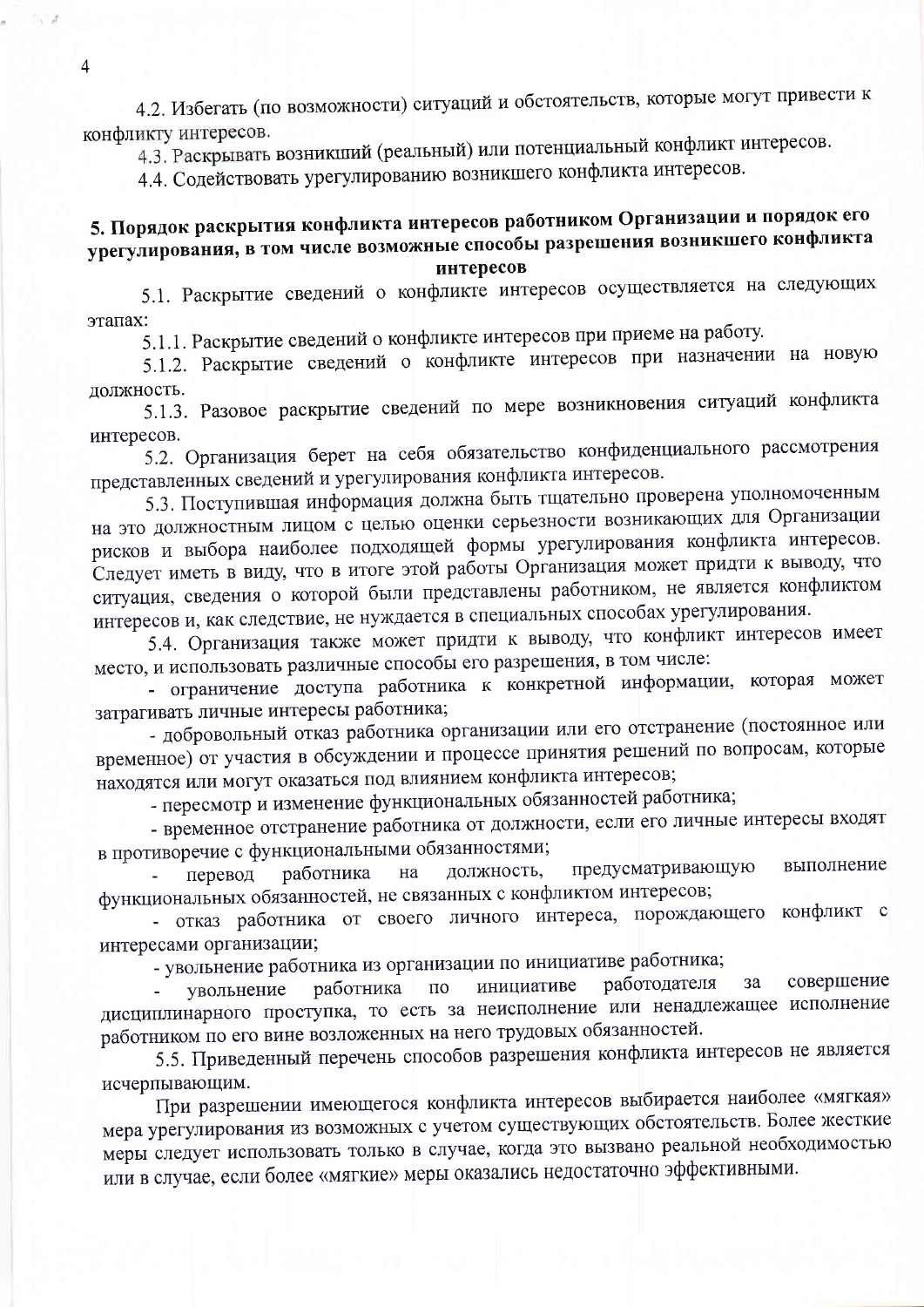# 6. Определение лиц, ответственных за прием сведений о возникшем конфликте интересов и рассмотрение этих сведений

6.1. Ответственными за прием сведений о возникающих (имеющихся) конфликтах интересов, являются лица по противодействию коррупции, назначенные главным врачом. Принятые сведения должны рассматриваться коллегиально, с привлечением руководства и специалистов Организации.

#### Приложение:

1. Типовая декларация конфликта интересов - на 5 (пяти) листах.

5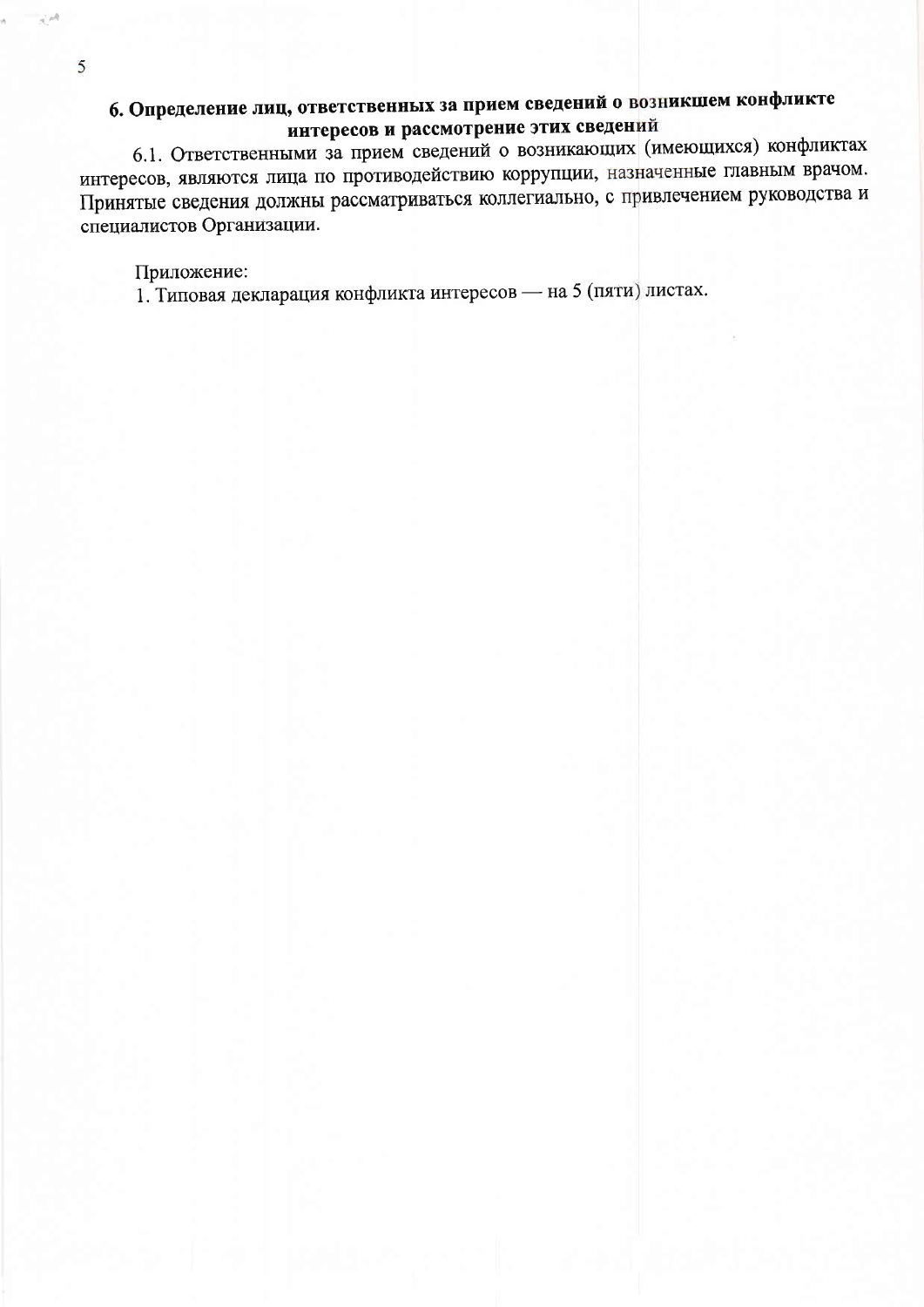#### **ДЕКЛАРАЦИЯ** конфликта интересов

Настоящая Декларация содержит три раздела. Первый и второй разделы заполняются работником. Третий раздел заполняется его непосредственным руководителем. Работник обязан раскрыть информацию о каждом реальном или потенциальном конфликте интересов. Эта информация подлежит последующей всесторонней проверке руководителем в установленном порядке.

Настоящий документ носит строго конфиденциальный характер (по заполнению) и предназначен исключительно для внутреннего пользования ФГБУ санаторий «Русь» Минздрава России (далее - ФГБУ). Содержание настоящего документа не подлежит раскрытию каким-либо третьим сторонам и не может быть использовано ими в каких-либо целях. Срок хранения данного документа составляет один год. Уничтожение документа происходит в соответствии с процедурой, установленной в организации.

#### Заявление

Перед заполнением настоящей декларации я ознакомился с Кодексом этики и служебного поведения работников организации, Положением об антикоррупционной политике, Положением о конфликте интересов.

(подпись работника)

| Кому:                                                        |          |
|--------------------------------------------------------------|----------|
| (указывается ФИО и должность непосредственного руководителя) |          |
| От кого (ФИО работника, заполнившего Декларацию)             |          |
| Должность:                                                   |          |
| Дата заполнения:                                             |          |
| Декларация охватывает период времени                         | $C$ $ID$ |

Необходимо внимательно ознакомиться с приведенными ниже вопросами и ответить «да» или «нет» на каждый из вопросов. Ответ «да» необязательно означает наличие конфликта интересов, но выявляет вопрос, заслуживающий дальнейшего обсуждения и рассмотрения непосредственным руководителем. Необходимо дать разъяснения ко всем ответам «да» в месте, отведенном в конце первого раздела формы. При заполнении Декларации необходимо учесть, что все поставленные вопросы распространяются не только на Вас, но и на Ваших супруга(у) (или партнера в гражданском браке), родителей (в том числе приемных), детей (в том числе приемных), родных и двоюродных братьев и сестер.

#### Разлел 1

#### ВНЕШНИЕ ИНТЕРЕСЫ ИЛИ АКТИВЫ

1. Имеете ли Вы или лица, действующие в Ваших интересах, прямо или как бенефициар, любые финансовые интересы (в т.ч. акции, облигации, доли в уставном капитале и т.п.):

1.1. В активах организации?

1.2. В другой организации, находящейся в деловых отношениях с ФГБУ (контрагенте, подрядчике, консультанте, клиенте и т.п.)?

1.3. В организации, которая может быть заинтересована или ищет возможность построить деловые отношения с ФГБУ или ведет с ней переговоры?

ФГБУ? деятельности организации-конкуренте или физическом лице-конкуренте  $14 \text{ B}$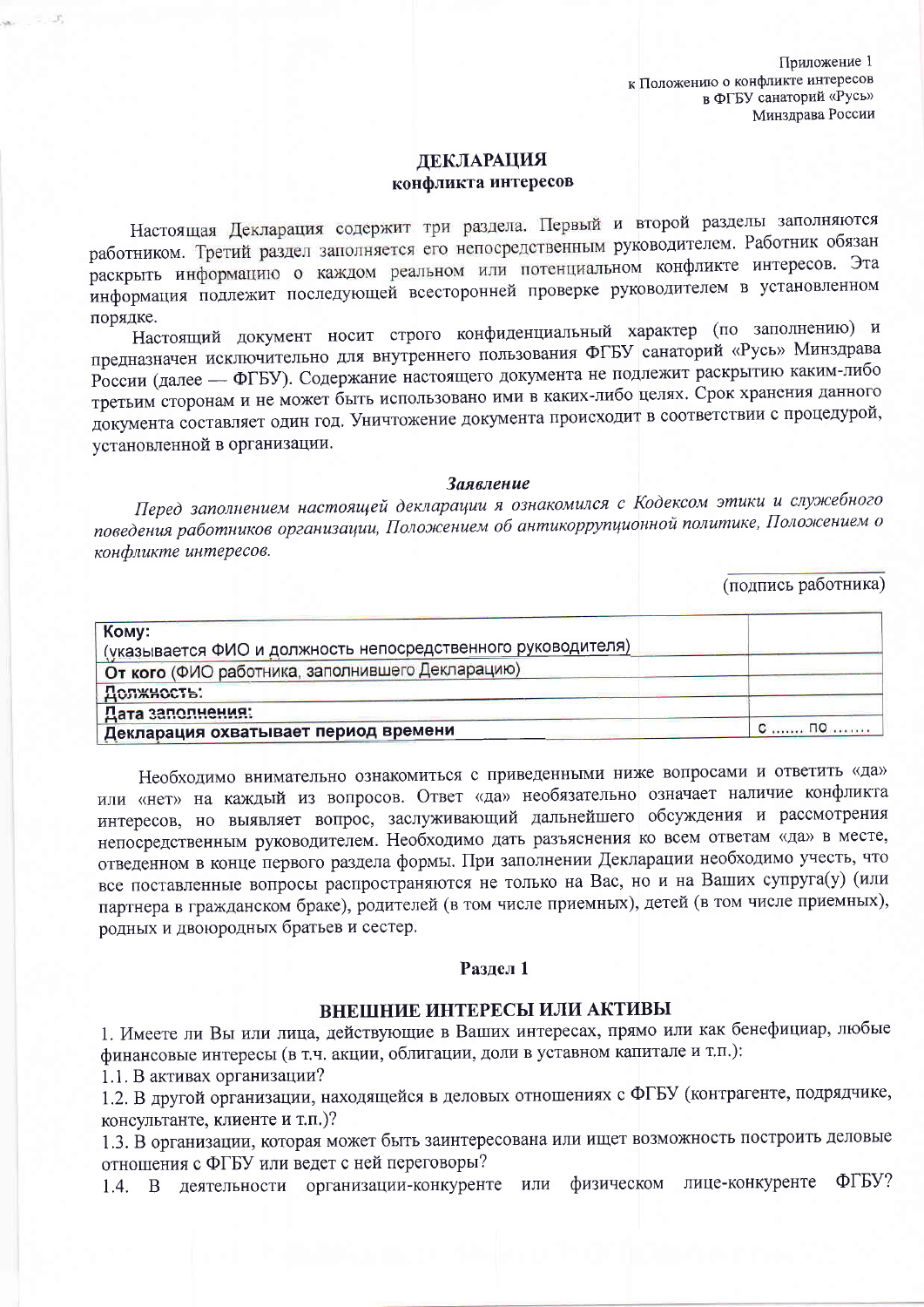1.5. В организации, выступающей стороной в судебном или арбитражном разбирательстве с

2. Если ответ на один из вопросов является «ДА», то имеется ли на это у Вас на это письменное разрешение от соответствующего органа ФГБУ, уполномоченного разрешать конфликты интересов, или лица, которому были делегированы соответствующие полномочия?

3. Являетесь ли Вы или лица, действующие в Ваших интересах, членами органов управления или заместителями руководителями, (первыми руководителями исполнительными руководителей т.п.), а также работниками, советниками, консультантами, агентами или доверенными лицами:

3.1. В организации, находящейся в деловых отношениях с ФГБУ?

3.2. В организации, которая ищет возможность построить деловые отношения с ФГБУ, или ведет с ним переговоры?

3.3. В организации-конкуренте ФГБУ?

3.4. В организации, выступающей или предполагающей выступить стороной в судебном или арбитражном разбирательстве с ФГБУ?

4. Участвуете ли вы в настоящее время в какой-либо иной деятельности, кроме описанной выше, которая конкурирует с интересами ФГБУ в любой форме, включая, но не ограничиваясь, приобретением или отчуждением каких-либо активов (имущества) или возможностями развития бизнеса или бизнес-проектами?

# ЛИЧНЫЕ ИНТЕРЕСЫ И ЧЕСТНОЕ ВЕДЕНИЕ БИЗНЕСА

5. Участвовали ли Вы в какой либо сделке от лица ФГБУ (как лицо принимающее решение, ответственное за выполнение контракта, утверждающее приемку выполненной работы, оформление, или утверждение платежных документов и т.п.), в которой Вы имели финансовый интерес в контрагенте?

6. Получали ли Вы когда-либо денежные средства или иные материальные ценности, которые могли бы быть истолкованы как влияющие незаконным или неэтичным образом на коммерческие операции между ФГБУ и другим предприятием, например, плату от контрагента за содействие в заключении сделки с ФГБУ?

7. Производили ли Вы когда-либо платежи или санкционировали платежи ФГБУ, которые могли бы быть истолкованы как влияющие незаконным или неэтичным образом на коммерческую сделку между ФГБУ и другим предприятием, например, платеж контрагенту за услуги, оказанные ФГБУ, который в сложившихся рыночных условиях превышает размер вознаграждения, обоснованно причитающегося за услуги, фактически полученные ФГБУ?

# ВЗАИМООТНОШЕНИЯ С ГОСУДАРСТВЕННЫМИ СЛУЖАЩИМИ

8. Производили ли Вы когда-либо платежи, предлагали осуществить какой-либо платеж, санкционировали выплату денежных средств или иных материальных ценностей, напрямую или через третье лицо государственному служащему, кандидату в органы власти или члену политической партии для получения необоснованных привилегий или оказания влияния на действия или решения, принимаемые государственным институтом, с целью сохранения бизнеса или приобретения новых возможностей для бизнеса ФГБУ?

### ИНСАЙДЕРСКАЯ ИНФОРМАЦИЯ

9. Раскрывали ли Вы в своих личных, в том числе финансовых, интересах какому-либо лицу или организации какую-либо конфиденциальную информацию (планы, программы, финансовые данные, формулы, технологии и т.п.), принадлежащие ФГБУ и ставшие Вам известными по работе или разработанные Вами для ФГБУ во время исполнении своих обязанностей?

10. Раскрывали ли Вы в своих личных, в том числе финансовых, интересах какому-либо третьему физическому или юридическому лицу какую-либо иную связанную с ФГБУ информацию, ставшую Вам известной по работе?

#### РЕСУРСЫ ОРГАНИЗАЦИИ

11. Использовали ли Вы средства ФГБУ, время, оборудование (включая средства связи и доступ в Интернет) или информацию таким способом, что это могло бы повредить репутации ФГБУ или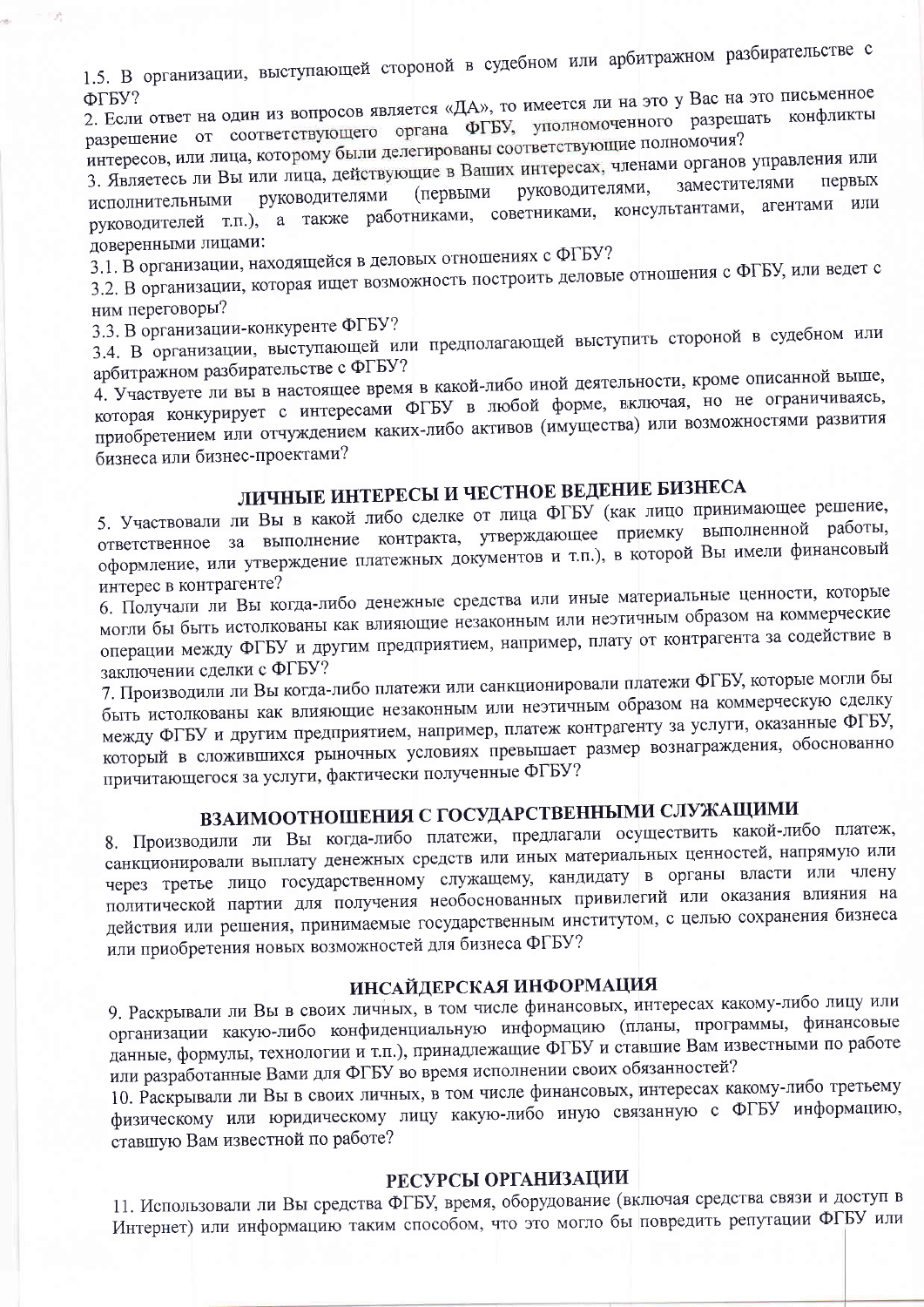вызвать конфликт с интересами ФГБУ?

12. Участвуете ли Вы в какой-либо коммерческой и хозяйственной деятельности вне занятости в ФГБУ (например, работа по совместительству), которая противоречит требованиям ФГБУ к Вашему рабочему времени и ведет к использованию к выгоде третьей стороны активов, ресурсов и информации, являющимися собственностью ФГБУ?

# РАВНЫЕ ПРАВА РАБОТНИКОВ

13. Работают ли члены Вашей семьи или близкие родственники в ФГБУ, в том числе под Вашим прямым руководством?

14. Работает ли в ФГБУ какой-либо член Вашей семьи или близкий родственник на должности, которая позволяет оказывать влияние на оценку эффективности Вашей работы?

15. Оказывали ли Вы протекцию членам Вашей семьи или близким родственникам при приеме их на работу в ФГБУ; или давали оценку их работе, продвигали ли Вы их на вышестоящую должность, оценивали ли Вы их работу и определяли их размер заработной платы или освобождали от дисциплинарной ответственности?

#### ДРУГИЕ ВОПРОСЫ

16. Известно ли Вам о каких-либо иных обстоятельствах, не указанных выше, которые вызывают или могут вызвать конфликт интересов, или могут создать впечатление у Ваших коллег и руководителей, что Вы принимаете решения под воздействием конфликта интересов?

Если Вы ответили «ДА» на любой из вышеуказанных вопросов, просьба изложить ниже подробную информацию для всестороннего рассмотрения и оценки обстоятельств.

#### Разлел 2

# ДЕКЛАРАЦИЯ О ДОХОДАХ

17. Какие доходы получили Вы и члены Вашей семьи по месту основной работы за отчетный период?

18. Какие доходы получили Вы и члены Вашей семьи не по месту основной работы за отчетный период?

#### Заявление

Настоящим подтверждаю, что я прочитал и понял все вышеуказанные вопросы, а мои ответы и любая пояснительная информация являются полными, правдивыми и правильными.

Подпись:

 $\Phi$ ИО:

Раздел 3

Достоверность и полнота изложенной в Декларации информации мною проверена:

(Ф.И.О, подпись) С участием (при необходимости): Представитель руководителя организации (Ф.И.О., подпись) Представитель бухгалтерской службы (Ф.И.О, подпись) Представитель юридической службы\_\_\_\_\_\_\_\_\_\_\_ (Ф.И.О., подпись) Представитель кадровой службы (Ф.И.О., подпись)